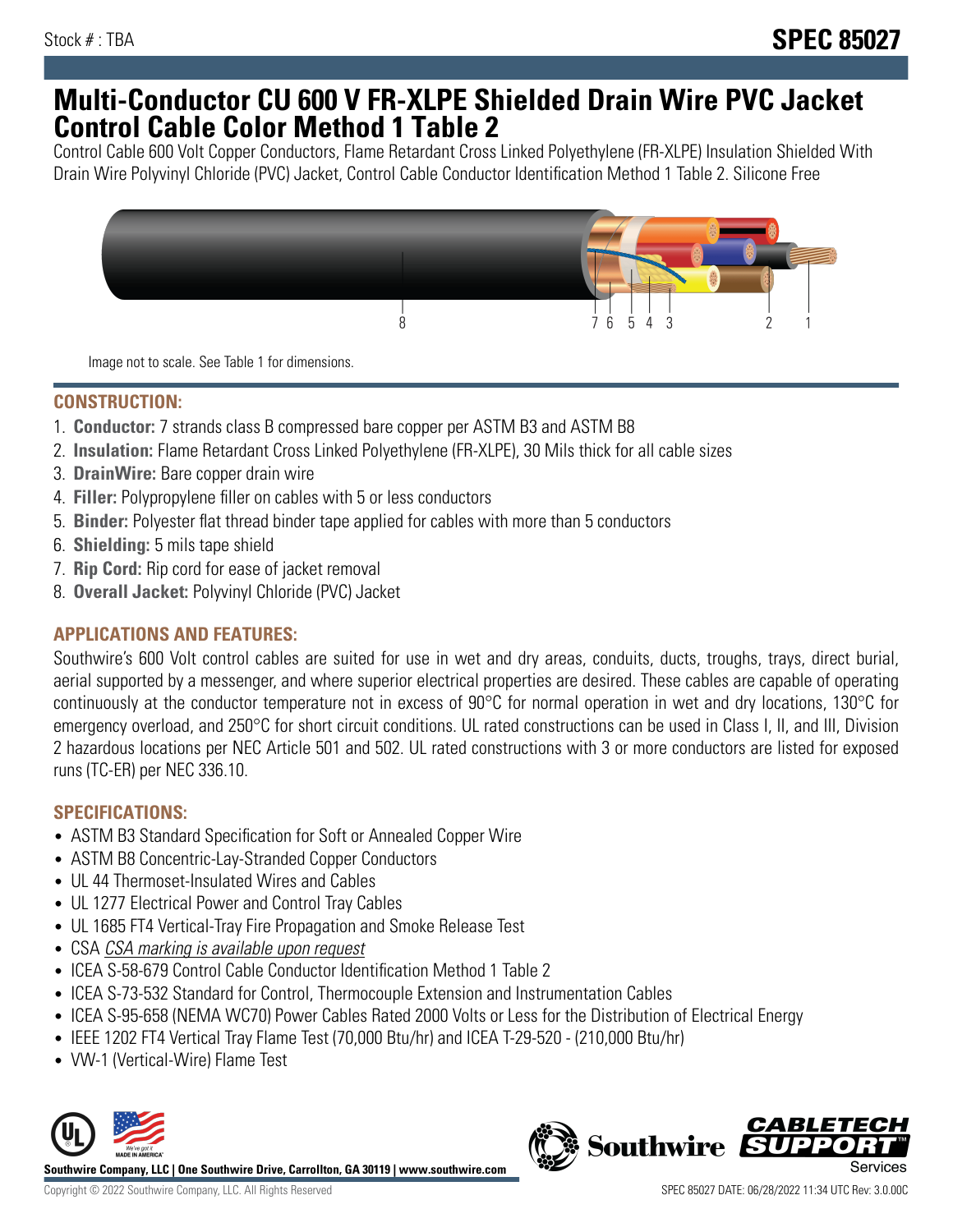# **SAMPLE PRINT LEGEND:**

#### UL Listed

{SQFTG} SOUTHWIRE E75755 {UL} XX AWG X/C XHHW-2 CDRS 90{D}C PVC JKT TYPE TC-ER SHIELDED 600V SUN. RES. DIRECT BURIAL {YYYY}

#### Non UL Listed

{SQFTG} SOUTHWIRE XX AWG X/C XHHW-2 CDRS 90{D}C PVC JKT TYPE TC-ER SHIELDED 600V SUN. RES. DIRECT BURIAL {YYYY}